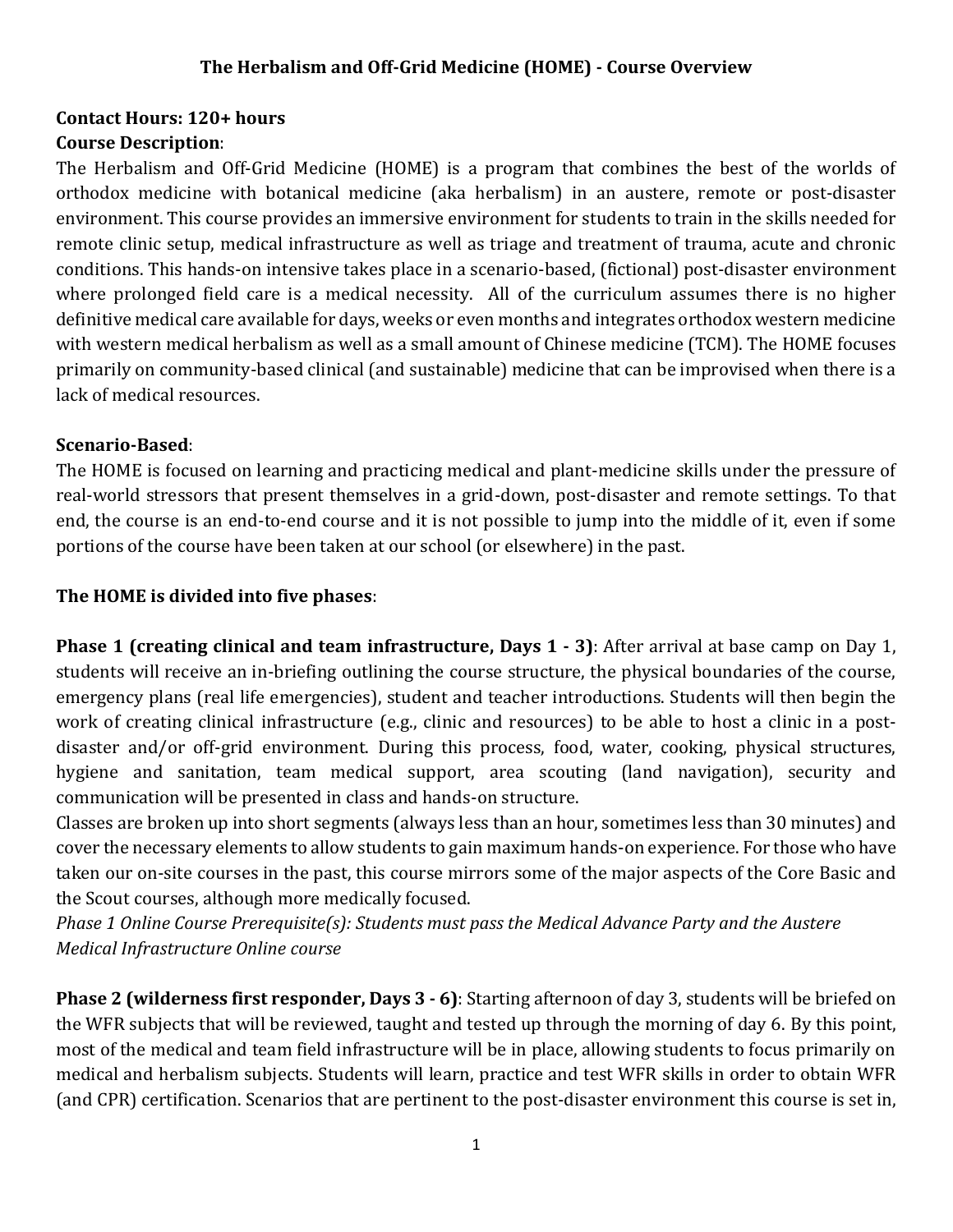will be an active part of the training and testing. After testing is finished, students will have downtime for the rest of day 6 until austere trauma begins on day 7.

*Phase 2 Online Course Prerequisite(s): Students must pass the Online Wilderness First Responder course*

**Phase 3 <b>(Austere Trauma Care, Days 7 - 9)**: Starting early morning of day 7, we begin the austere trauma care portion of the course. This picks up where WFR leaves off. Trauma and prolonged field care for gunshot wounds, broken bones and joint dislocations, thorax and abdominal injuries and more are taught and practiced. Hands-on skills include suturing, wound debridement, sterile fields, shock treatment, postsurgical care, introduction to herbalism concepts that relate to pain management, wound and infection management and advanced medicine making concepts. Scenario-based trauma also includes infrastructure issues revisited and the trauma portion wraps up by the morning of day 9.

*Phase 3 Online Course Prerequisite(s): Students must pass the Online Austere Trauma Care course*

**Phase 4 (Austere Acute Care, Days 9-12)**: Starting afternoon of day 9, the austere acute care portion moves students from trauma and post-trauma care into acute care concepts. Physical exams from head to toe, review of systems, western acute-care herbalism (to include flareups of chronic conditions) and even an introduction into some Chinese medicine concepts adapted for field use are all taught and practiced. Medicine making, apothecary management and the running of an acute-care herbal clinic are emphasized as well. Classes are wrapped up and the scenario is brought to a conclusion by late morning of day 12. Students pack up their gear, break down the base camp and are transported to an overnight location close to the community clinic day 13.

*Phase 4 Online Course Prerequisite(s): Students must pass the Online Austere Acute Care course*

**Phase 5 (live community herbal clinic and graduation, Day 13)**: Students prepare and run a free herbal, community clinic. Clinic will run for 3-4 hours during which time students will run intake, prepare SOAP notes, work in the clinical apothecary and more, as part of a free herbal clinic to the community.

**Wrap up, final briefing and graduation, Day 13**: After the clinic is finished and broken down, the students will receive a final briefing and Q & A for the full course. Upon graduation, students receive WFR and CPR cards and a certificate for completion of the entire HOME that show the amount of contact hours of the full course as well as each component.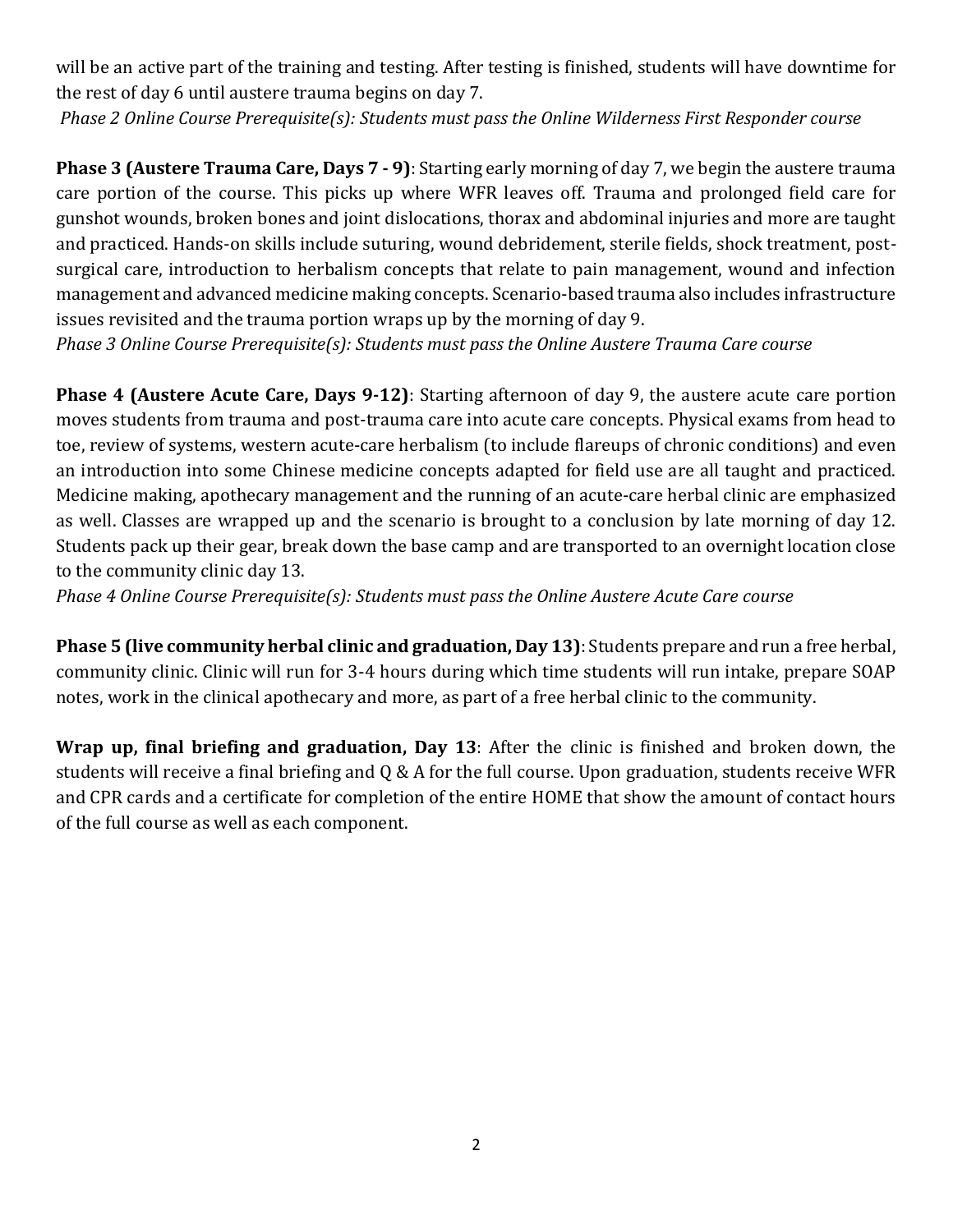## **HOME COURSE SYLLABUS - SKILLS**

Phase 1 – Austere Medical Infrastructure

- Site Location
- Area reconnaissance
- Basic land navigation
- Radio communications
- Camp and camping skills
	- o Knots and ropes
	- o Individual shelters
	- o Packing and securing gear
	- o Personal hygiene, water purification & meal planning
	- o Basic camp tools (knife, saw, hatchet, etc.)
	- o Fires & camp cooking (individual)
- Meal planning and camp cooking (group)
- Hygiene and sanitation (group/clinic)
- Water purification (group/clinic)
- Basic shelter building (group/clinic)
- Security & awareness
- Backup plans, egress & rally points

Phase 2 – Wilderness First Responder Hands-On Training and Testing

- Bandaging and Splinting
- CPR
- Primary Survey
- Secondary Survey
- Search and Rescue introduction
- Environmental Injuries
- Medical emergencies & evacuations
- Team Medic
- Mass casualty event

Phase 3 – Austere Trauma (Orthodox and Herbal – "O" and "H")

- Trauma clinic setup (0)
- Suturing  $(0)$
- Wound debridement (O)
- Chest tubes (0)
- Shock  $(0)$
- Pain management (0)
- Wound management (H)
- Pain management (H)
- Shock (H)